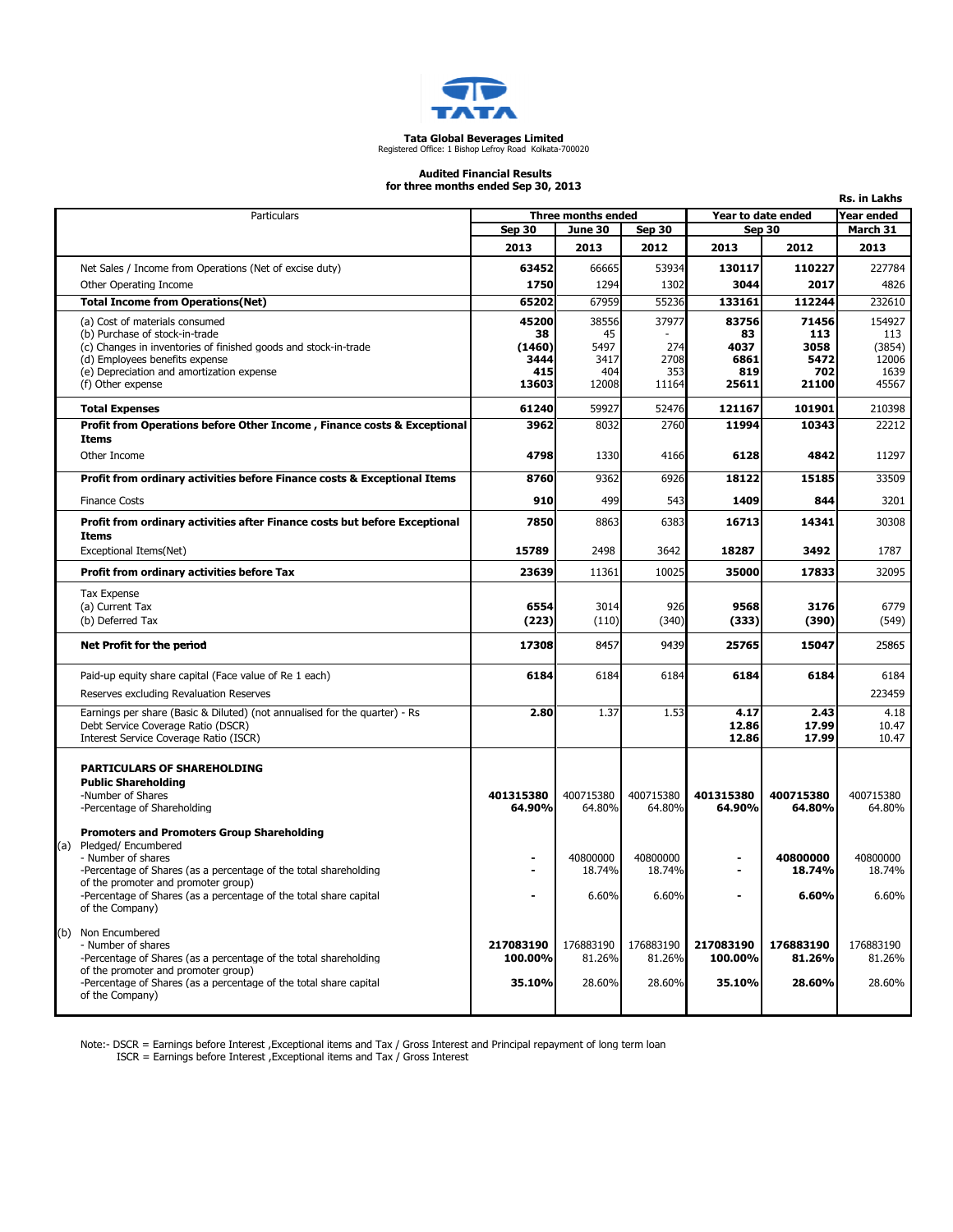#### Notes:

- 1. Total Operating Income for the quarter at Rs 652 crores grew by 18% over the corresponding quarter of the previous year driven mainly by improvement in branded operations. Profit from Operations at Rs 40 crores is higher by 44% from the corresponding quarter of the previous year driven by improved operating performance. After considering the favorable impact of exceptional items, the Profit after tax for the Quarter at Rs 173 crores improved by 83 % over the corresponding quarter of previous year.
- 2. Exceptional items during the quarter represent profit from sale of property in Bangalore Rs 192 crores net of expenditure on new product development Rs 3 crores, expenditure on revision of post retirement pension obligations of Rs 11 crores and provision against long term Investment Rs 20 crores pertaining to an overseas Joint Venture company engaged in non-branded business. Exceptional items for the corresponding quarter of previous year represent profit arising from Sale of Non Core investment Rs 51 crores net of expenditure on post retirement pension obligations Rs 11 crores and expenditure on new product development Rs 4 crores.
- 3. Earnings per share (EPS) (basic and diluted) for the quarter of Rs. 2.80 is higher than Rs 1.53 reported for the corresponding quarter of the previous year mainly due to improved operational performance and favorable impact of exceptional items. Net of the impact of exceptional items, EPS (basic and diluted) for the current quarter is higher at Rs. 0.91 as compared to Rs 0.86 for the corresponding quarter of the previous year.
- 4. During the month of July 2013, the Company had entered into an agreement with Tata Realty and Infrastructure Limited for the development of the Company's property in Bangalore through a Special Purpose Vehicle (SPV). The consideration for the transfer of the Company's property is Rs. 195 crores which was discharged by a mix of cash, securities in the SPV and constructed space in the property to be developed. The necessary transaction documents have been executed by the parties in this regard.
- 5. The Board of Directors of the Company has this day approved the scheme of merger of its subsidiary Mount Everest Mineral Water Ltd with the Company in terms of a scheme of amalgamation under Section 391-394 and other applicable provisions of the Companies Act, 1956. The appointed date of the scheme is 1st April 2013. The Scheme would become effective after receipt of all requisite statutory and court approvals, including shareholders approval.
- 6. As the Company's activity falls within a single business segment, viz "Buying / Blending and Sale of tea in bulk and value added form" the disclosure requirements of Accounting Standard (AS-17) on "Segment Reporting" notified by the Companies (Accounting Standard) Rules 2006, are not applicable.
- 7. Investor complaints :

| Pending at the   | Received during the | Disposed off during the | Remaining unresolved |
|------------------|---------------------|-------------------------|----------------------|
| beginning of the | Quarter             | Quarter                 | at the end of the    |
| Quarter          |                     |                         | Quarter              |
|                  |                     |                         | -                    |

- 8. Statement of Assets and Liabilities as at September 30, 2013 is annexed.
- 9. Previous period's figures have been rearranged/ regrouped to the extent necessary, to conform to the current period's figures.
- 10. The aforementioned results were reviewed by the Audit Committee of the Board on November 12, 2013 and subsequently taken on record by the Board of Directors at its Meeting held on November 12, 2013. The statutory auditors of the company have audited these results.